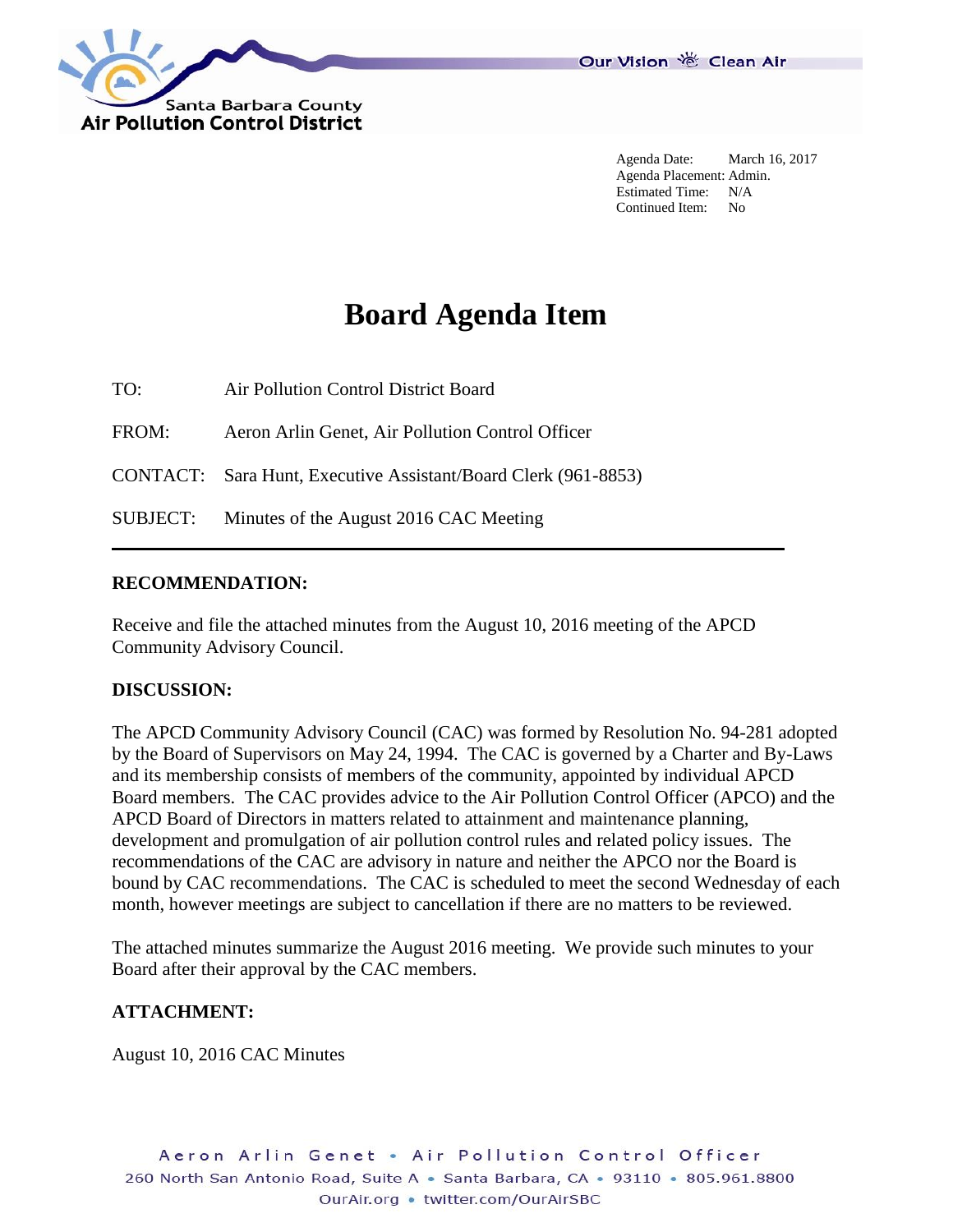

**Community** 

APCD CAC Members

**Advisory Council**

Our Vision 卷 Clean Air

|  | <b>Meeting Minutes</b> |
|--|------------------------|
|  |                        |

**August 10, 2016**

**Santa Ynez Valley Marriott 555 McMurray Road Buellton, CA**

| Glenn Avolio<br>Janet Blevins<br>Jim Byrne                                                                                                                |     | PUCIIUII, UA                                                                                                                                                         |  |  |  |  |  |  |  |  |
|-----------------------------------------------------------------------------------------------------------------------------------------------------------|-----|----------------------------------------------------------------------------------------------------------------------------------------------------------------------|--|--|--|--|--|--|--|--|
| Dr. Inge Cox<br>Dave Davis                                                                                                                                | ı.  | Convene - The meeting was called to order at 6:34 p.m.                                                                                                               |  |  |  |  |  |  |  |  |
| Katie Davis<br>Cliff Dugger<br>Matt Dunn                                                                                                                  | П.  | <b>Roll Call</b>                                                                                                                                                     |  |  |  |  |  |  |  |  |
| Shams Hasan<br><b>Bailey Hudson</b><br>Donna Lewis<br>Michael Lopez                                                                                       |     | 17 - Byrne, K. Davis, D. Davis, Dugger, Hasan, Lewis,<br>Present:<br>Lopez, Moldaver, Oakley, Oliver, Reed, Savinsky,<br>Shelor, Surmeier, Tamura, Westhaus, Wilson. |  |  |  |  |  |  |  |  |
| Lee Moldaver<br>Ben Oakley                                                                                                                                |     | Absent:<br>7 - Avolio, Blevins, Cox, Dunn, Hudson, Peitzke, Widroe.                                                                                                  |  |  |  |  |  |  |  |  |
| Glenn Oliver<br><b>Bill Peitzke</b><br>Roy Reed                                                                                                           |     | Staff:<br>Aeron Arlin Genet, Ben Ellenberger, Tim Mitro,<br>5 -<br>Lyz Hoffman, Sara Hunt.                                                                           |  |  |  |  |  |  |  |  |
| David Savinsky<br><b>Bill Shelor</b><br>Patrice Surmeier,<br>Vice-Chair<br>Laurie Tamura<br><b>Randy Westhaus</b><br><b>Thomas Widroe</b><br>Murry Wilson | Ш.  | <b>Public Comment Period</b>                                                                                                                                         |  |  |  |  |  |  |  |  |
|                                                                                                                                                           |     | There were no public comments.                                                                                                                                       |  |  |  |  |  |  |  |  |
|                                                                                                                                                           | IV. | Approval of Minutes of the June 8, 2016 meeting                                                                                                                      |  |  |  |  |  |  |  |  |
|                                                                                                                                                           |     | A motion was made by Lee Moldaver, seconded by Dave Davis to approve<br>the minutes as submitted. The motion carried by the following vote.                          |  |  |  |  |  |  |  |  |
|                                                                                                                                                           |     | 17 - Byrne, K. Davis, D. Davis, Dugger, Hasan, Lewis,<br>Ayes:<br>Lopez, Moldaver, Oakley, Oliver, Reed, Savinsky,<br>Shelor, Surmeier, Tamura, Westhaus, Wilson.    |  |  |  |  |  |  |  |  |
|                                                                                                                                                           |     | Noes:<br>None.<br>0 -                                                                                                                                                |  |  |  |  |  |  |  |  |

Abstain: 0 - None.

Absent: 7 - Avolio, Blevins, Cox, Dunn, Hudson, Peitzke, Widroe.

APCD CAC Chair

Aeron Arlin Genet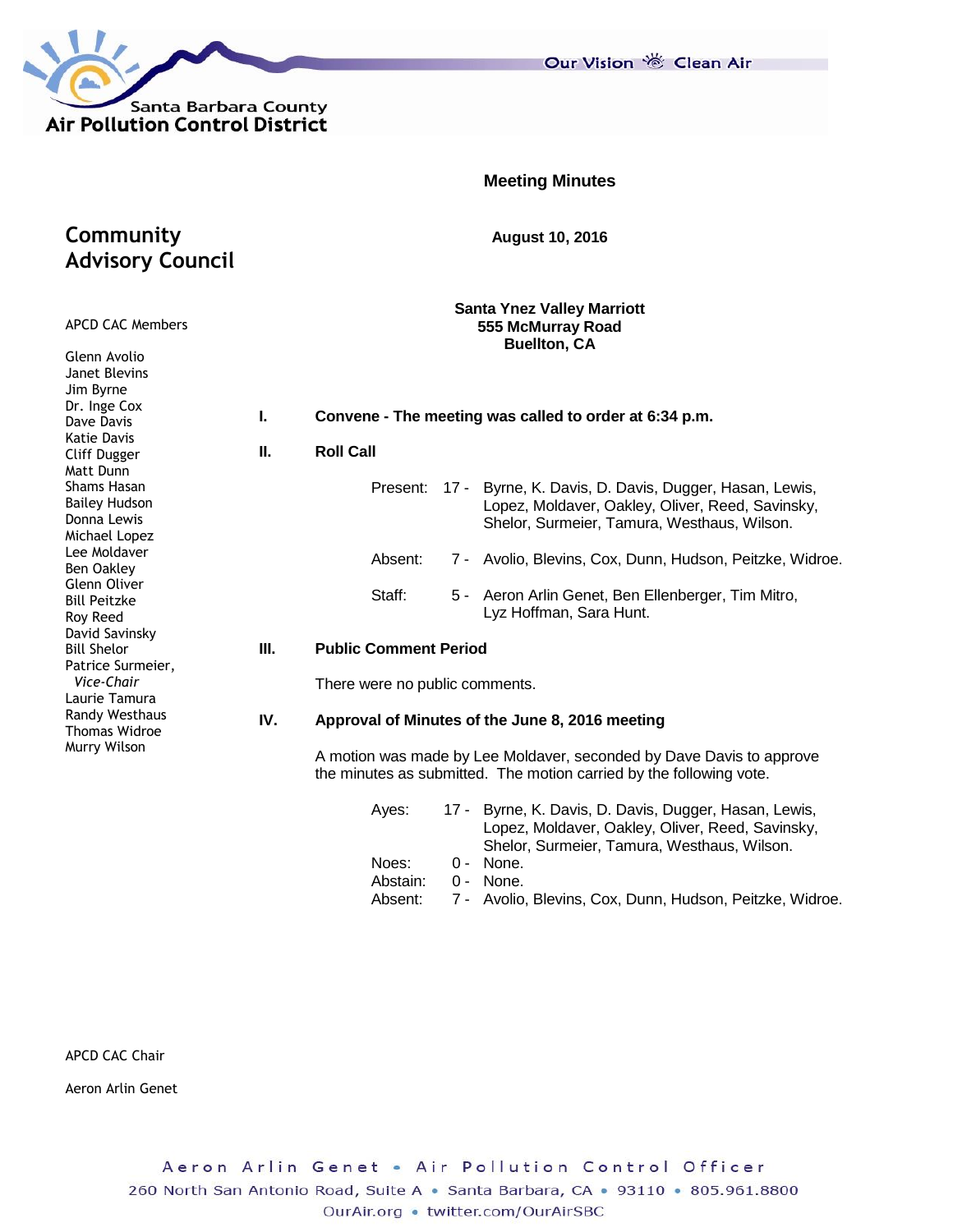#### **V. Organization of Agenda and Declaration of Interests**

There was no change to the organization of the agenda**.** Members gave their Declarations of Interest, which are listed on the attached voting statistics sheet.

#### **VI. APCO Report**

Aeron Arlin Genet introduced new CAC member, Shams Hasan, appointed by Board member Adam. Ms. Arlin Genet then reminded CAC members the APCD Board of Directors has its' next meeting on August 25. Three items highlighted for that meeting are the consideration of adoption of the NSR Rules previously brought to the CAC for review, an update of the districts' grant program, and the EPA Clean Air Excellence Award the district received in June for the 2014 Marine Speed Reduction pilot program.

#### **VII. New Business**

#### **A. Discuss and consider recommending that the APCD Board of Directors adopt the 2016 Ozone Plan.**

A motion was made by Lee Moldaver, seconded by Patrice Surmeier, to recommend that the APCD Board of Directors adopt the 2016 Ozone Plan. The motion carried by the following vote:

| Aves:    | 17 - Byrne, K. Davis, D. Davis, Dugger, Hasan, Lewis, Lopez, Moldaver, Oakley, |
|----------|--------------------------------------------------------------------------------|
|          | Oliver, Reed, Savinsky, Shelor, Surmeier, Tamura, Westhaus, Wilson.            |
| Noes:    | 0 - None.                                                                      |
| Abstain: | 0 - None.                                                                      |
| Absent:  | 7 - Avolio, Blevins, Cox, Dunn, Hudson, Peitzke, Widroe.                       |
|          |                                                                                |

#### **VIII. Adjourn – The meeting was adjourned at 7:29 p.m.**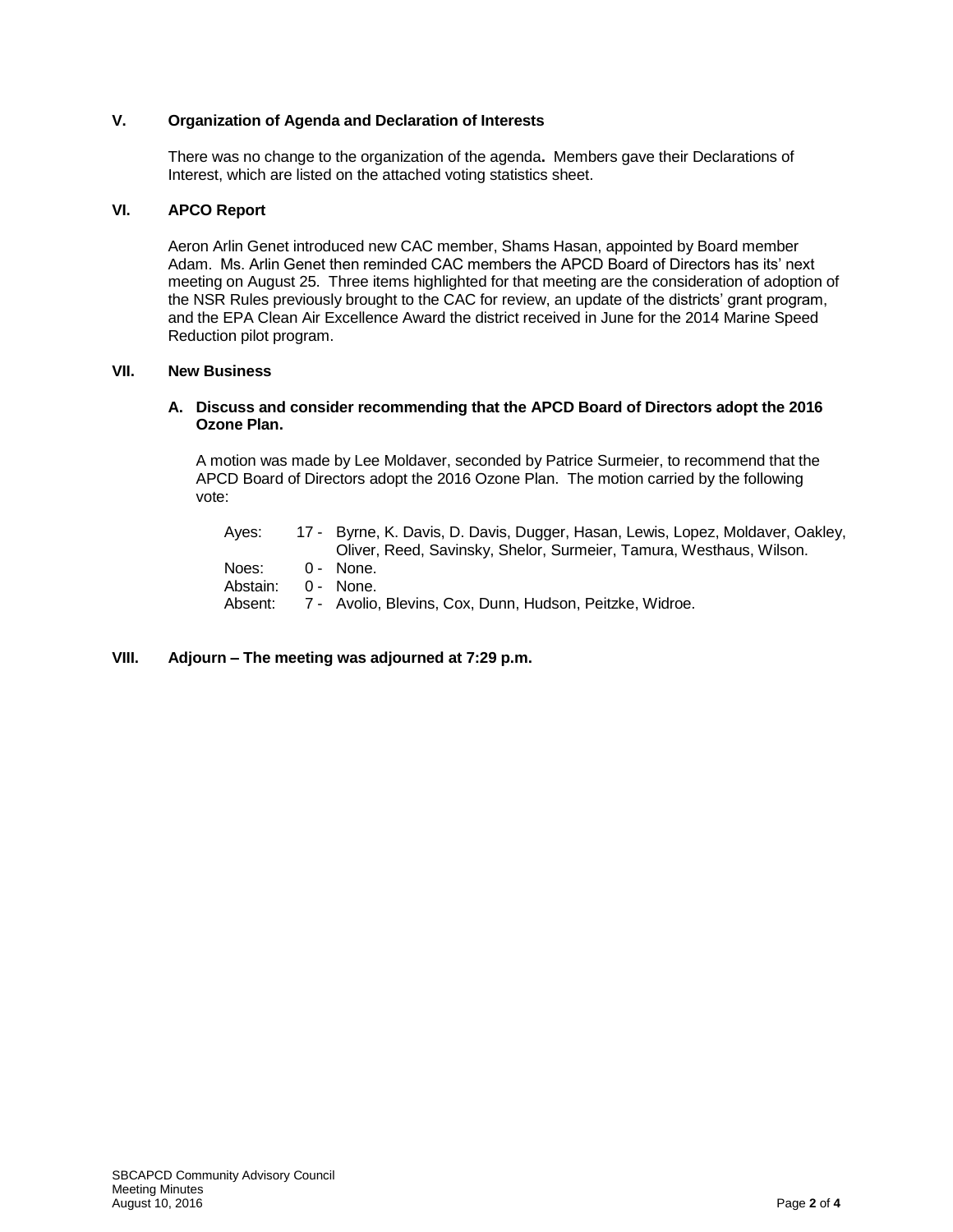# **COMMUNITY ADVISORY COUNCIL Voting Worksheet August 10, 2016**

|                         | VII-A            | VII-A  |
|-------------------------|------------------|--------|
|                         | <b>Interests</b> | Vote   |
| Glenn Avolio            | Absent           | Absent |
| <b>Janet Blevins</b>    | Absent           | Absent |
| Jim Byrne               | No               | Yes    |
| Dr. Inge Cox            | Absent           | Absent |
| Dave Davis              | No               | Yes    |
| <b>Katie Davis</b>      | No               | Yes    |
| <b>Cliff Dugger</b>     | No               | Yes    |
| Matt Dunn               | Absent           | Absent |
| <b>Shams Hasan</b>      | Yes              | Yes    |
| <b>Bailey Hudson</b>    | Absent           | Absent |
| Donna Lewis             | No               | Yes    |
| Michael Lopez           | No               | Yes    |
| Lee Moldaver            | N <sub>0</sub>   | Yes    |
| <b>Ben Oakley</b>       | Yes              | Yes    |
| <b>Glenn Oliver</b>     | Yes              | Yes    |
| <b>Bill Peitzke</b>     | Absent           | Absent |
| Roy Reed                | Yes              | Yes    |
| David Savinsky          | Yes              | Yes    |
| <b>Bill Shelor</b>      | No               | Yes    |
| <b>Patrice Surmeier</b> | Yes              | Yes    |
| Laurie Tamura           | Yes              | Yes    |
| Randy Westhaus          | Yes              | Yes    |
| <b>Thomas Widroe</b>    | Absent           | Absent |
| Murry Wilson            | Yes              | Yes    |
|                         |                  |        |
| Vote:                   |                  | 17:0:0 |